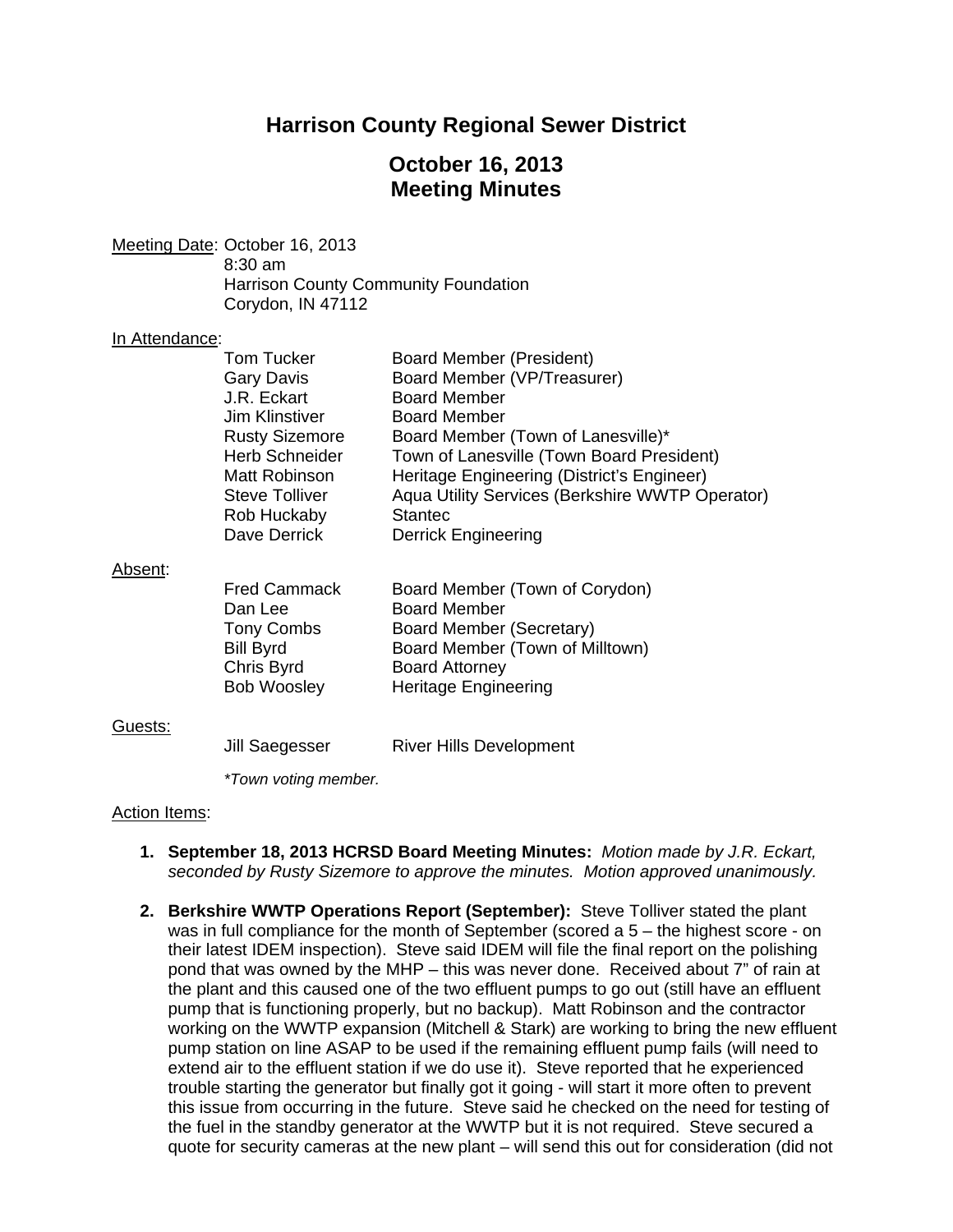disclose the cost but said it was not very expensive). This security system was recommended by the Sheriff's office and Lanesville. There was no sludge hauling in September. *Motion was made by J.R. Eckart, seconded by Rusty Sizemore to approve the September operations report. Motion approved unanimously.*

## **3. New Salisbury Project Update:**

- **a.** Jill Saegesser stated that she has had no communication with EDA since the government shutdown. She did receive an email from EDA the day after the shutdown stating that EDA could not respond to emails or return phone calls. We are still waiting for the third reimbursement request to be processed by EDA. It was assumed the fourth reimbursement request for \$155,970 will also be processed when the federal government reopens for business. Quarterly reports were due a few days ago but will not be submitted until the shutdown is over.
- **b.** Matt Robinson provided a brief update on the construction progress made to date. The following items are underway:

## **Sewer Installation:**

- ‐ Completed installation of 4" forcemain.
- ‐ Completed trench patching along 4" forcemain route (Corydon Junction Rd). Patching job is not acceptable to the County Engineer – too rough. Contractor will mill and replace patch surface or contribute these dollars to County's cost to resurface entire roadway. County Engineer will discuss this option with the Commissioners.
- ‐ Seeded and strawed 4" forcemain and some gravity sewer areas.
- ‐ Pressure/mandrel tested installed sewer lines all passed.
- ‐ Completed vacuum testing of installed manholes all passed.
- Installed wet well and valve vault at Star Gas Lift Station site.

## **WWTP Improvements:**

- Installed weirs, baffles and handrails in UV tank/effluent pump station.
- Installed discharge piping and pumps in the effluent lift station.
- ‐ Installed new WWTP tankage and backfilled site

## **4. Stormwater Demonstration Project:**

- **a.** Signage: Signage has been revised and sent out for review and comment. Rob got feedback from J.R. and Tony on the educational boards.
- **b.** Model: Rob said he found a model called Enviroscape. This is portable and costs about \$1,000.
- **c.** South Central School Campus: Rob handed out a draft plan set for the rain garden and went over the proposed improvements.

## **5. Lanesville Interchange Sewer Project:**

- **a. District Project:** Plans are complete and awaiting finalization of Town's portion of project to allow for joint submittal of plans to IDEM for approval.
- **b. Town of Lanesville Project:** Dave Derrick gave a status report of where he is on the Town's portion of the project. Biggest problem has been securing easements for gravity sewer to be constructed along Lazy Creek. They have now come to agreements with all property owners – just need to draw up easements and get them signed. Dave indicated that plans should be complete by year's end with construction beginning in Spring of 2014. Dave gave Matt some information concerning the pumps to be used in the Town's new lift station and profile information on the section of the Town's forcemain into which the Sewer District forcemain will connect.